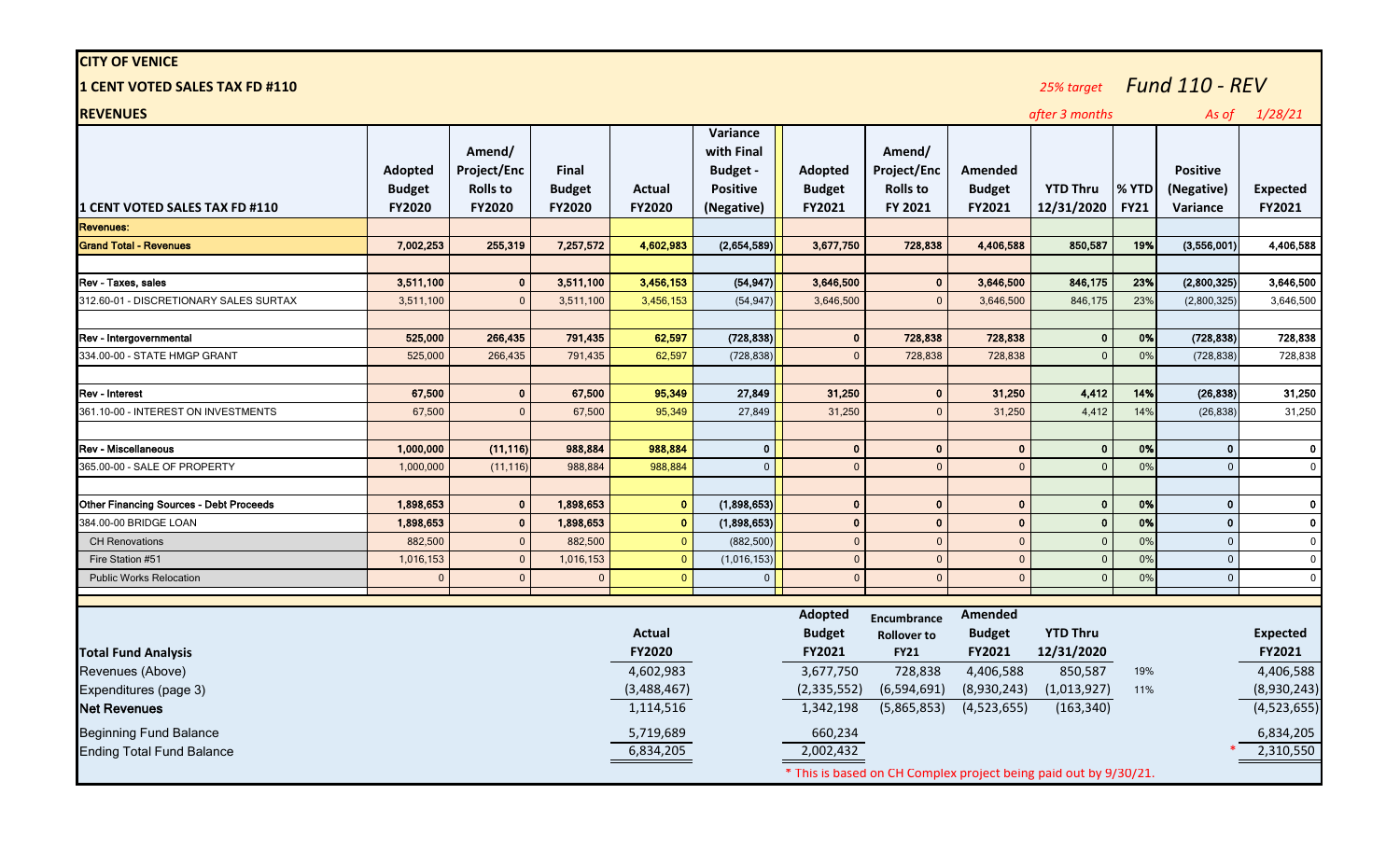| <b>CITY OF VENICE</b>                                                                    |                                           |                                                           |                                         |                  |                                                                            |                                    |                                                     |                                    |                                     |                      |                                           |                                  |
|------------------------------------------------------------------------------------------|-------------------------------------------|-----------------------------------------------------------|-----------------------------------------|------------------|----------------------------------------------------------------------------|------------------------------------|-----------------------------------------------------|------------------------------------|-------------------------------------|----------------------|-------------------------------------------|----------------------------------|
| 1 CENT VOTED SALES TAX FD #110                                                           |                                           |                                                           |                                         |                  |                                                                            |                                    |                                                     |                                    | <b>Fund 110 - REV</b><br>25% target |                      |                                           |                                  |
| <b>REVENUES</b>                                                                          |                                           |                                                           |                                         |                  |                                                                            |                                    |                                                     |                                    | after 3 months                      |                      | As of                                     | 1/28/21                          |
| 1 CENT VOTED SALES TAX FD #110                                                           | Adopted<br><b>Budget</b><br><b>FY2020</b> | Amend/<br><b>Project/Enc</b><br><b>Rolls to</b><br>FY2020 | Final<br><b>Budget</b><br><b>FY2020</b> | Actual<br>FY2020 | Variance<br>with Final<br><b>Budget -</b><br><b>Positive</b><br>(Negative) | Adopted<br><b>Budget</b><br>FY2021 | Amend/<br>Project/Enc<br><b>Rolls to</b><br>FY 2021 | Amended<br><b>Budget</b><br>FY2021 | <b>YTD Thru</b><br>12/31/2020       | % YTD<br><b>FY21</b> | <b>Positive</b><br>(Negative)<br>Variance | <b>Expected</b><br><b>FY2021</b> |
|                                                                                          |                                           |                                                           |                                         |                  |                                                                            | Adopted                            |                                                     |                                    |                                     |                      |                                           |                                  |
| Target Analysis - Fund Bal as a % of Annual ST                                           |                                           |                                                           |                                         | <b>Actual</b>    |                                                                            | <b>Budget</b>                      |                                                     |                                    |                                     |                      |                                           | <b>Expected</b>                  |
| <b>Revs</b>                                                                              |                                           |                                                           |                                         | FY2020           |                                                                            | FY2021                             |                                                     |                                    |                                     |                      |                                           | <b>FY2021</b>                    |
| <b>Projected Ending Fund Balance</b>                                                     |                                           |                                                           |                                         | 6,834,205        |                                                                            | 2,002,432                          |                                                     |                                    |                                     |                      |                                           | 2,310,550                        |
| <b>Annual Sales Tax Revenues</b>                                                         |                                           |                                                           |                                         | 3,456,153        |                                                                            | 3,646,500                          |                                                     |                                    |                                     |                      |                                           | 3,646,500                        |
| Percent                                                                                  |                                           |                                                           |                                         | 198%             |                                                                            | 55%                                |                                                     |                                    |                                     |                      |                                           | 63%                              |
| <b>Reserves:</b>                                                                         |                                           |                                                           |                                         |                  |                                                                            |                                    |                                                     |                                    |                                     |                      |                                           |                                  |
| <b>Target Reserve - Policy</b>                                                           |                                           |                                                           |                                         | 2,000,000        |                                                                            | 2,000,000                          |                                                     |                                    |                                     |                      |                                           | 2,000,000                        |
| <b>Building Reserve from FY2018</b>                                                      |                                           |                                                           |                                         |                  |                                                                            | ი                                  |                                                     |                                    |                                     |                      |                                           | $\mathbf{0}$                     |
| Encumbrances                                                                             |                                           |                                                           |                                         |                  |                                                                            |                                    |                                                     |                                    |                                     |                      |                                           | $\mathbf{0}$                     |
| <b>Required Reserves</b>                                                                 |                                           |                                                           |                                         | 2,000,000        |                                                                            | 2,000,000                          |                                                     |                                    |                                     |                      |                                           | 2,000,000                        |
| Excess Available *                                                                       |                                           |                                                           |                                         | 4,834,205        |                                                                            | 2,432                              |                                                     |                                    |                                     |                      |                                           | 310,550                          |
| * Some projects span two or more years. Reserves are expected to drop below \$2 million. |                                           |                                                           |                                         |                  |                                                                            |                                    |                                                     |                                    |                                     |                      |                                           |                                  |